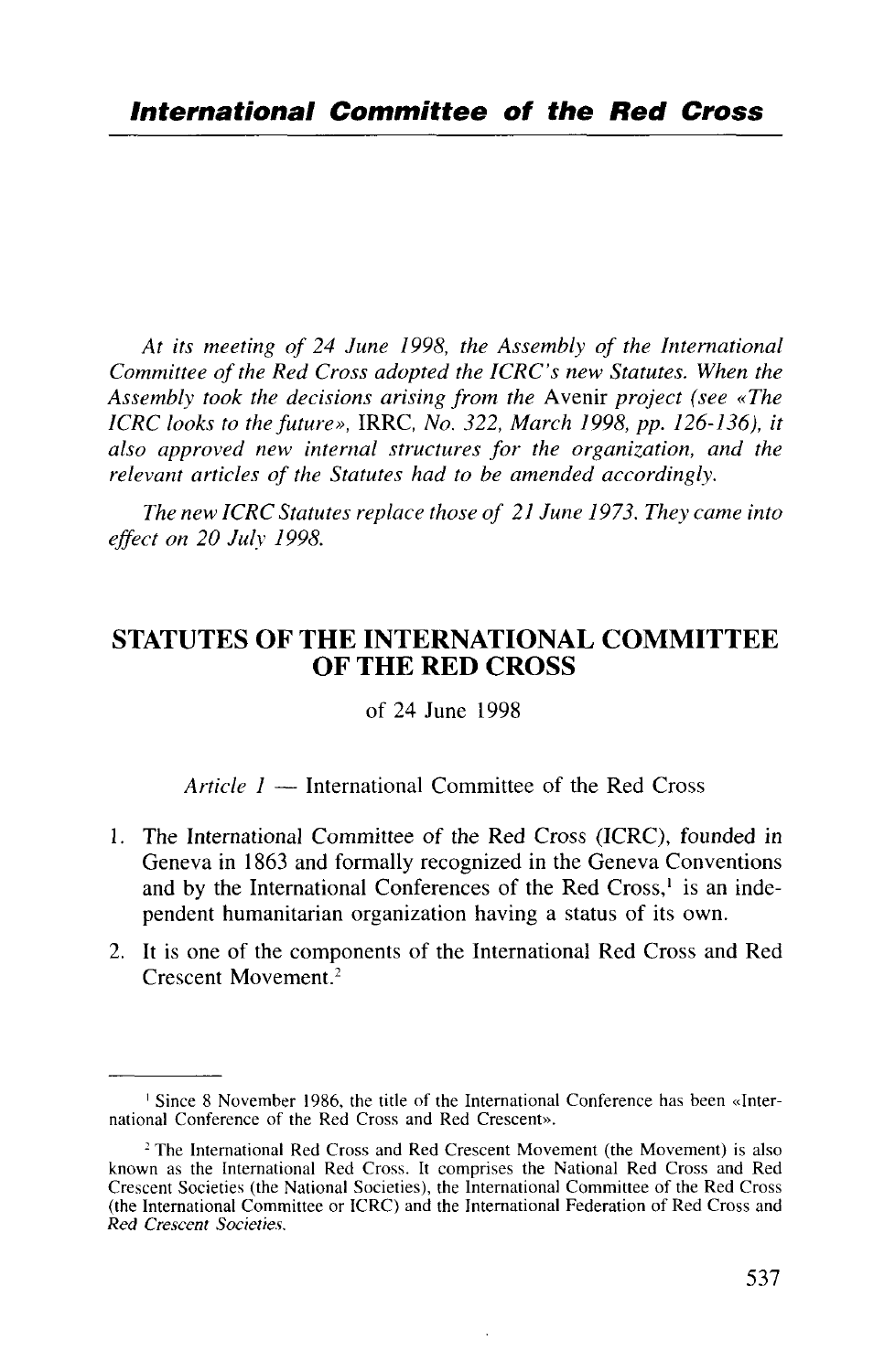*Article 2* — Legal status

As an association governed by Article 60 and following of the Swiss Civil Code, the ICRC has legal personality.

*Article 3* — Headquarters, emblem and motto

- 1. The headquarters of the ICRC is in Geneva.
- 2. Its emblem is a red cross on a white ground. Its motto is *Inter arma caritas.* It likewise acknowledges the motto *Per humanitatem ad pacem.*

### *Article 4* — Role

- 1. The role of the ICRC shall be in particular:
	- a) to maintain and disseminate the Fundamental Principles of the Movement, namely humanity, impartiality, neutrality, independence, voluntary service, unity and universality;
	- b) to recognize any newly established or reconstituted National Society which fulfils the conditions for recognition set out in the Statutes of the Movement, and to notify other National Societies of such recognition;
	- c) to undertake the tasks incumbent upon it under the Geneva Conventions,<sup>3</sup> to work for the faithful application of international humanitarian law applicable in armed conflicts and to take cognizance of any complaints based on alleged breaches of that law;
	- d) to endeavour at all times as a neutral institution whose humanitarian work is carried out particularly in time of international and other armed conflicts or internal strife — to ensure the protection of and assistance to military and civilian victims of such events and of their direct results;
	- e) to ensure the operation of the Central Tracing Agency as provided in the Geneva Conventions;

<sup>&</sup>lt;sup>3</sup> In the present Statutes, the expression «Geneva Conventions» also covers their Additional Protocols for the States party to those Protocols.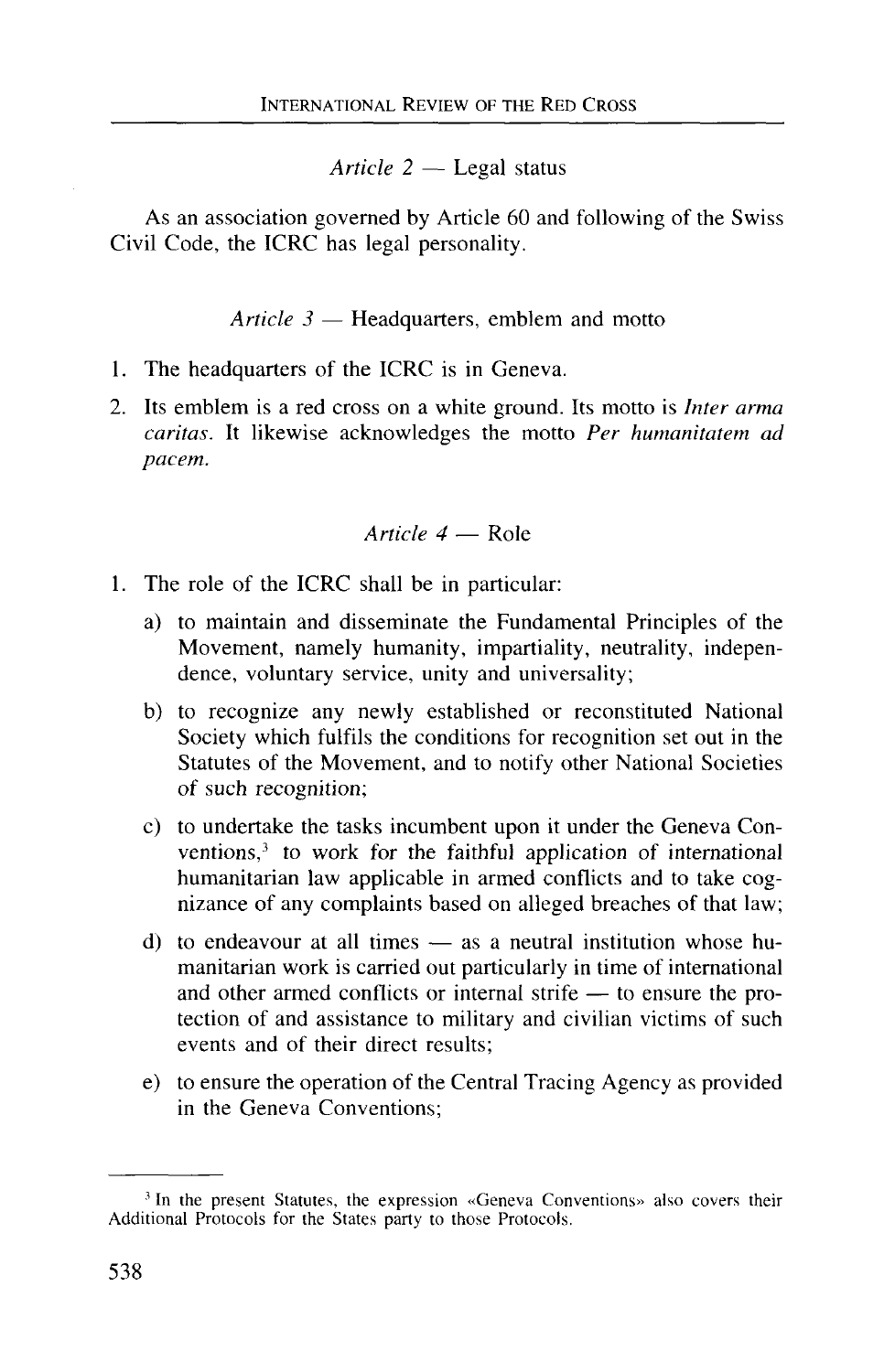- f) to contribute, in anticipation of armed conflicts, to the training of medical personnel and the preparation of medical equipment, in cooperation with the National Societies, the military and civilian medical services and other competent authorities;
- g) to work for the understanding and dissemination of knowledge of international humanitarian law applicable in armed conflicts and to prepare any development thereof;
- h) to carry out mandates entrusted to it by the International Conference of the Red Cross and Red Crescent (the International Conference).
- The ICRC may take any humanitarian initiative which comes within its role as a specifically neutral and independent institution and intermediary, and may consider any question requiring examination by such an institution.

*Article 5* — Relations with the other components of the Movement

- 1. The ICRC shall maintain close contact with the National Societies. In agreement with them, it shall cooperate in matters of common concern, such as their preparation for action in times of armed conflict, respect for and development and ratification of the Geneva Conventions, and the dissemination of the Fundamental Principles and international humanitarian law.
- 2. In situations foreseen in Article 4, paragraph 1 d) which require coordination of assistance provided by National Societies of other countries, the ICRC, in cooperation with the National Society of the country or countries concerned, shall coordinate such assistance in accordance with the agreements concluded with the other components of the Movement.
- 3. The ICRC shall maintain close contact with the International Federation of Red Cross and Red Crescent Societies. It shall cooperate with the latter in matters of common concern in accordance with the Statutes of the Movement and the agreements concluded between the two organizations.

## *Article 6* — Relations outside the Movement

The ICRC shall maintain relations with government authorities and any national or international institution whose assistance it considers useful.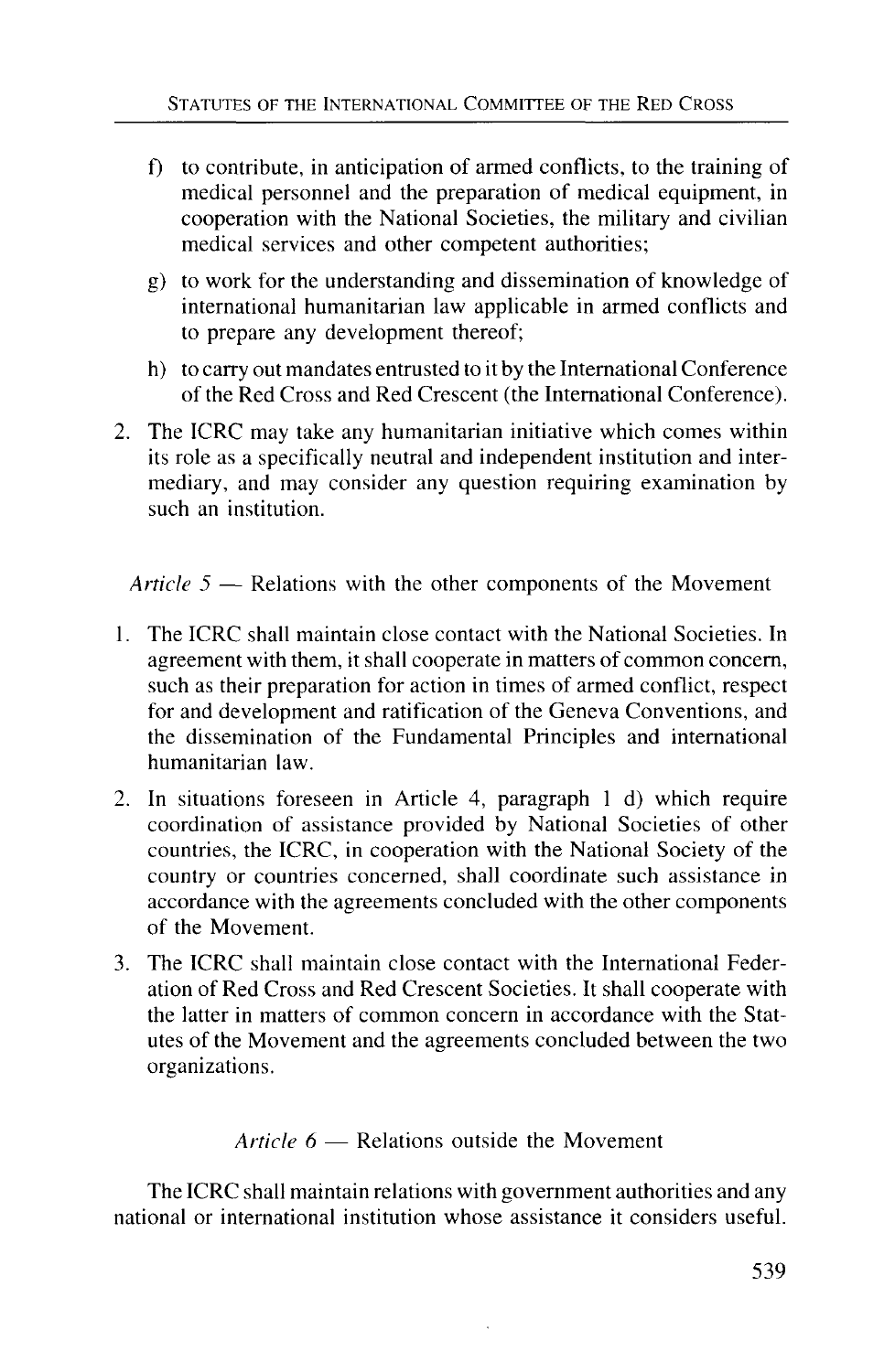*Article 7* — Membership of the ICRC

- 1. The ICRC shall co-opt its Members from among Swiss citizens. It shall comprise fifteen to twenty-five Members.
- 2. The rights and duties of Members of the ICRC shall be laid down in Internal Regulations.
- 3. Members of the ICRC shall be subject to re-election every four years. After three terms of four years they must obtain a three-fourths majority of the full membership of the ICRC in order to serve any additional term.
- 4. The ICRC may elect honorary members.

*Article 8* — Decision-making bodies of the ICRC

The decision-making bodies of the ICRC shall be:

- (a) the Assembly;
- (b) the Assembly Council;
- (c) the Presidency;
- (d) the Directorate;
- (e) Management Control.

# *Article 9* — Assembly

- 1. The Assembly shall be the supreme governing body of the ICRC. It shall oversee all the ICRC's activities, formulate policy, define general objectives and institutional strategy, and approve the budget and accounts. It shall delegate certain of its powers to the Assembly Council.
- 2. The Assembly shall be composed of the Members of the ICRC. It shall be collegial in character. Its President and two Vice-Presidents shall be the President and Vice-Presidents of the ICRC.

Article 
$$
10
$$
 — Assembly Council

1. The Assembly Council shall be a body of the Assembly which acts on the authority of the latter. It shall prepare the Assembly's activities,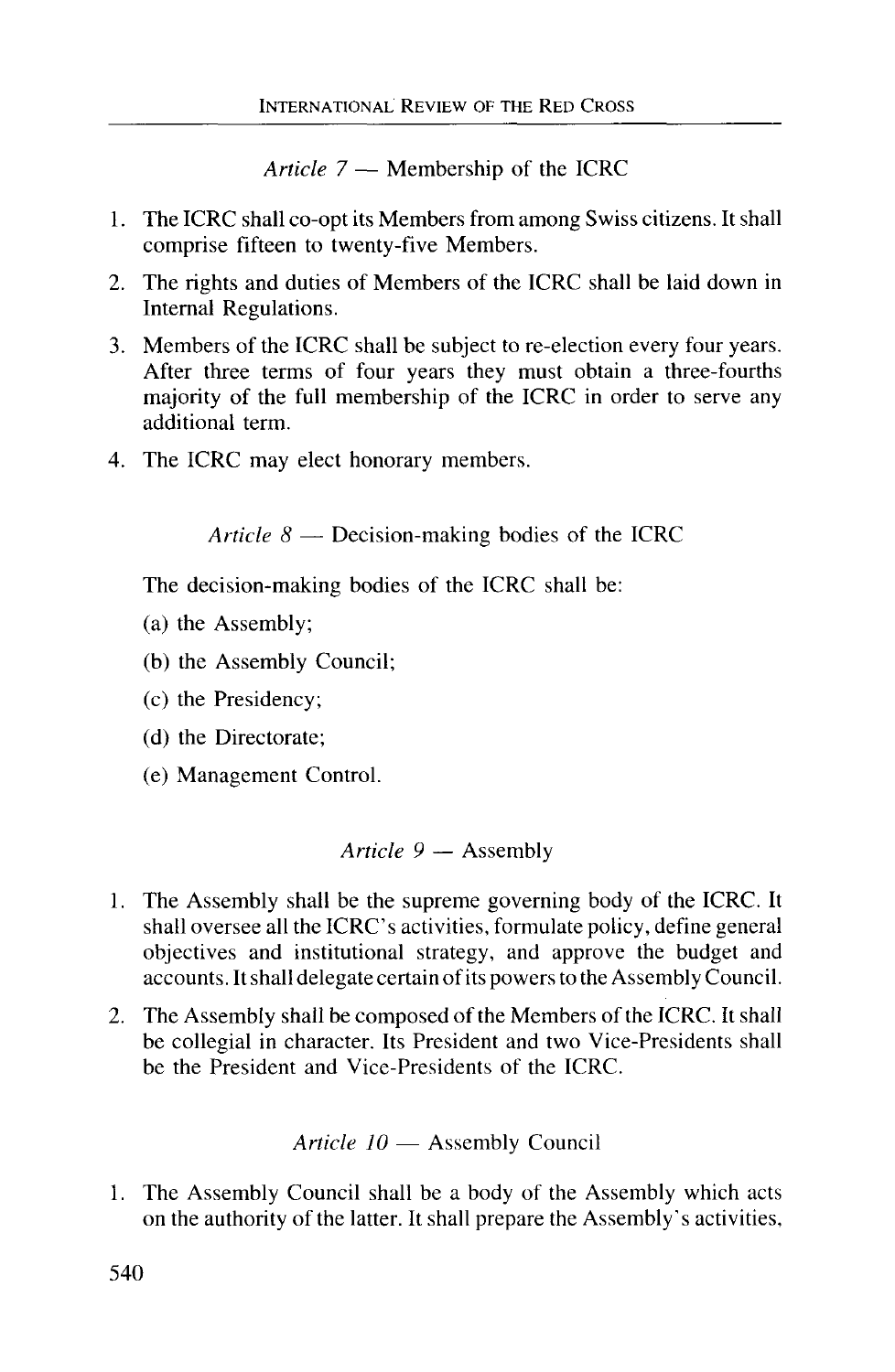take decisions on matters within its area of competence, and serve as a link between the Directorate and the Assembly, to which it shall report regularly.

- 2. The Assembly Council shall comprise five members elected by the Assembly.
- 3. The Assembly Council shall be presided over by the President of the ICRC.

*Article 11* — Presidency

- 1. The President of the ICRC shall assume primary responsibility for the external relations of the institution.
- 2. As President of the Assembly and of the Assembly Council, he shall ensure that the areas of competence of these two bodies are safeguarded.
- 3. The President of the ICRC shall be assisted in the performance of his duties by a permanent Vice-President and a non-permanent Vice-President.

## *Article 12* — Directorate

- 1. The Directorate shall be the executive body of the ICRC, responsible for applying and ensuring application of the general objectives and institutional strategy defined by the Assembly or the Assembly Council. The Directorate shall also be responsible for the smooth running and the efficiency of the Administration, which comprises ICRC staff as a whole.
- 2. The Directorate shall be composed of the Director-General and the three Directors, all appointed by the Assembly.
- 3. The Directorate shall be chaired by the Director-General.

### *Article 13* — Power of representation

All commitments made by the President or the Directorate shall be binding on the ICRC. The terms and conditions under which they exercise their powers shall be set out in the Internal Regulations.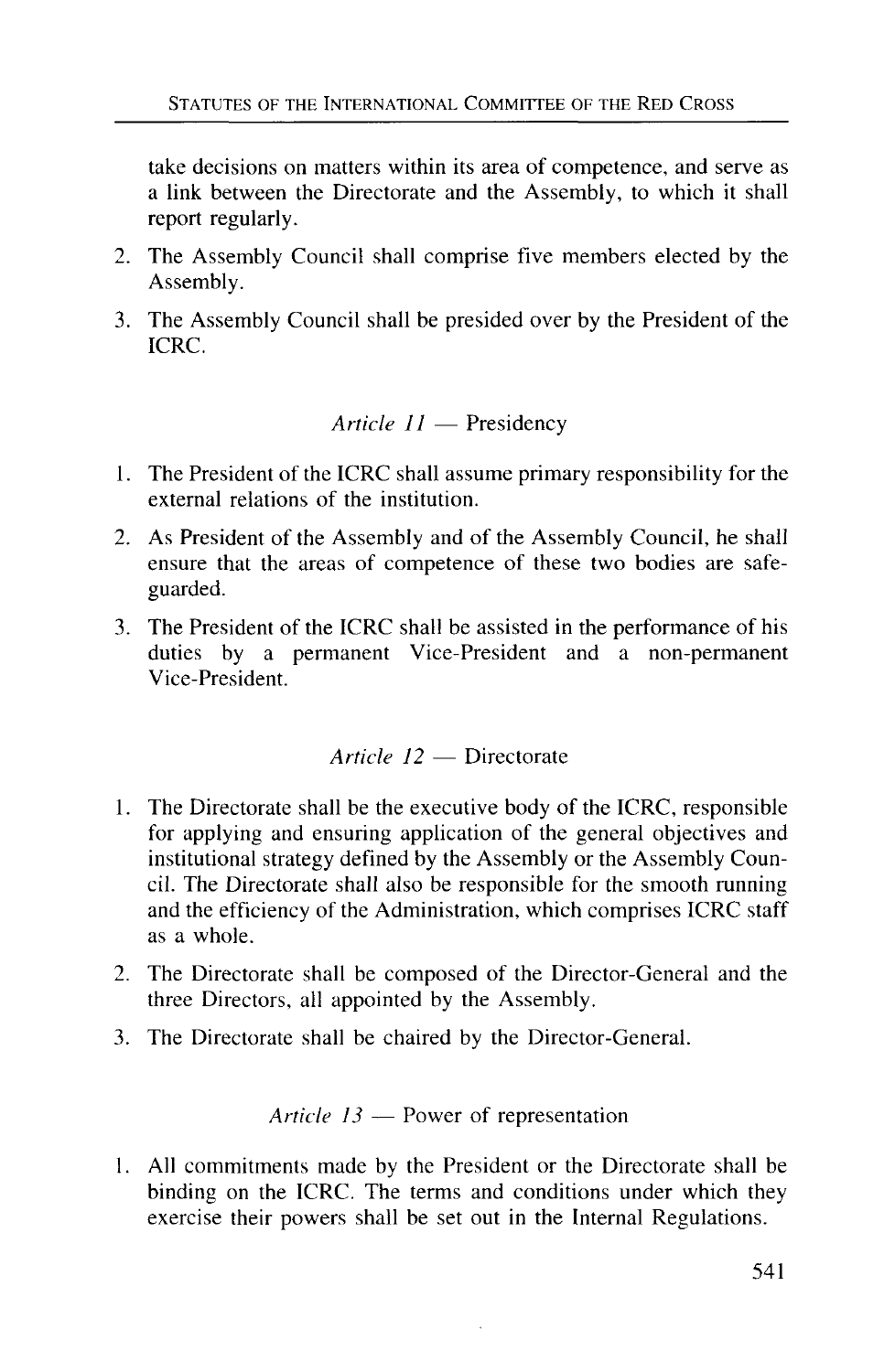2. All documents involving financial commitments on the part of the ICRC towards third parties must bear the signature of two duly authorized persons. The Assembly Council shall determine, on a proposal from the Directorate, the amounts below which this requirement may be waived.

*Article 14* — Management Control

- 1. The ICRC's Management Control shall have an internal monitoring function independent of the Directorate. It shall report directly to the Assembly. It shall proceed through internal operational and financial audits.
- 2. Management Control shall cover the ICRC as a whole, both field and headquarters. Its aim shall be to assess, on an independent basis, the performance of the institution and the pertinence of the means deployed in relation to the ICRC's strategy.
- 3. In the area of finance, the role of Management Control shall complement that of the firm(s) of external auditors mandated by the Assembly.

*Article 15* — Assets and financial verification

- 1. The principal assets of the ICRC shall be the contributions of governments and National Societies, funds from private sources and its income from securities.
- 2. These assets, and such capital funds as it may have at its disposal, shall alone, to the exclusion of any personal or collective liability of its Members, guarantee commitments entered into by the ICRC.
- 3. The utilization of those assets and funds shall be subject to independent financial verification, both internally (by Management Control) and externally (by one or more firms of auditors).
- 3. Even in case of dissolution, Members shall have no personal claim to the assets of the ICRC, which shall be used solely for humanitarian purposes.

*Article 16* — Internal Regulations

The Assembly shall provide for the implementation of the present Statutes, in particular by establishing Internal Regulations.